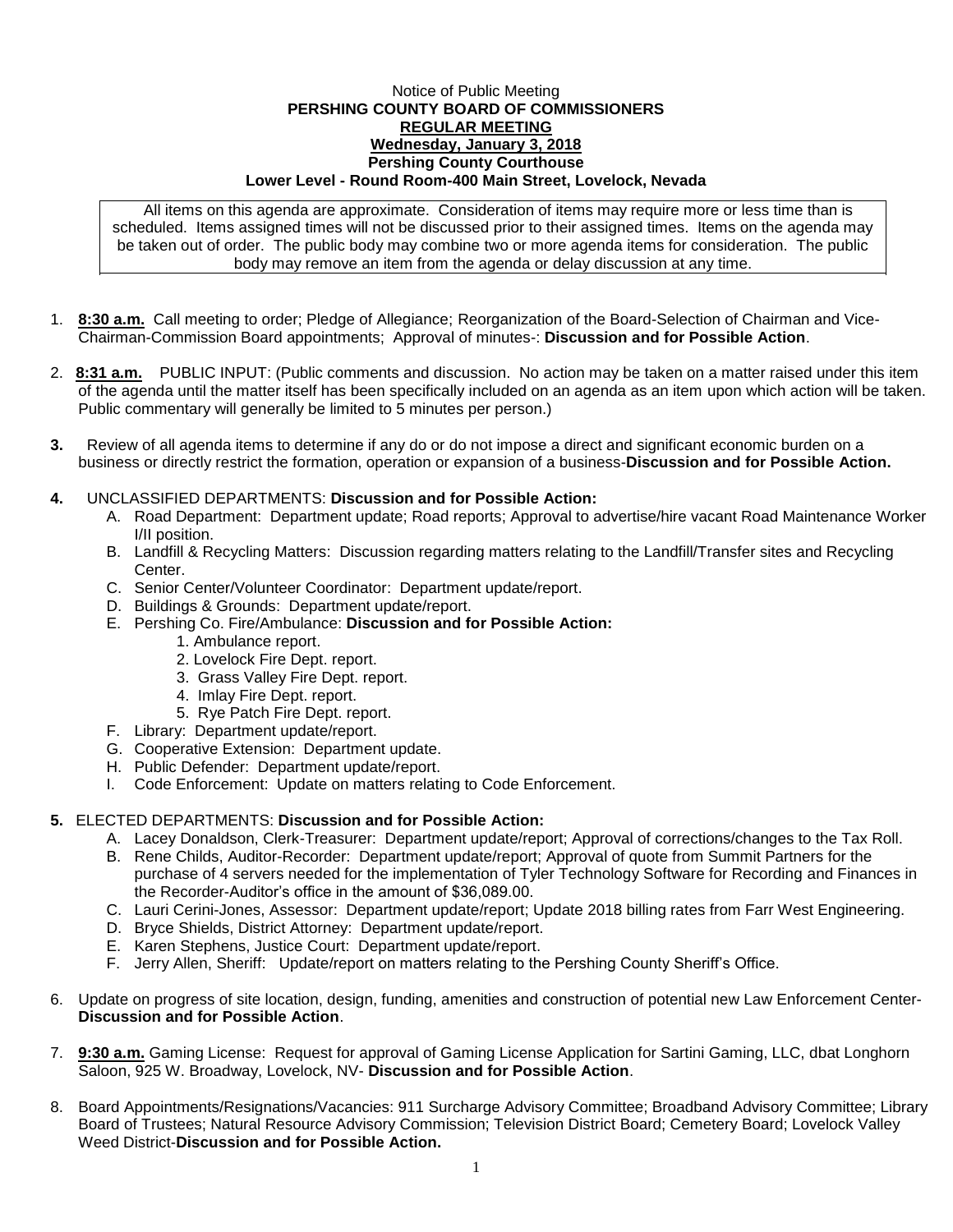- 9. Salary Resolution: R. Nicholson (Sheriff's Dept.) **Discussion and for Possible Action**.
- 10. Proclamations and Awards: **Discussion and for Possible Action**-(The Pershing County Board of Commissioners may make a Proclamation or present a service or other award on behalf of the County) **National Radon Action Month** January 2018.
- 11. Correspondence.
- 12. Submittal of Budget for the Fiscal Year July 1, 2018, to June 30, 2019, for the distribution of the waters of the Humboldt River Distribution system, pursuant to NRS 533.280, 533.285 and 533.290, in the amount of \$72,626.04 - **Discussion and for Possible Action.**
- 13. **10:00 a.m.** PLANNING & BUILDING DEPARTMENT/IMLAY WATER SYSTEM MATTERS: Update on matters relating to the department.
- 14. Protest of Water Application #87492 to divert unappropriated water from the Humboldt River- consideration, discussion and possible approval to protest an application to the State Water Engineer by US Water & Land LLC to appropriate 414.4 c.f.s. and divert approximately 300,000 acre feet of unappropriated water from the Humboldt River at potentially four specific sites along the Humboldt River per NRS 533.365 - **Discussion and for Possible Action**.
- 15. Approval of Vouchers-**Discussion and for Possible Action**.
- 16. The Board of County Commissioners may meet in a closed labor session pursuant to NRS 288.220 to meet with the County's labor representative regarding labor negotiations.
- 17. Litigation Meeting.
- 18. Report from Legal Counsel.
- 19. Report from Administrative Assistant-County Commissioner's Office.
- 20. Update on matters relating to the Pershing County Economic Development and Conservation Act- **Discussion and for Possible Action.**
- 21. Items for future agendas-**Discussion and for Possible Action.**
- 22. Matters of the Board for Discussion.

Board Member reports. Board Liaison reports. (Nevada Works, Safety, Hospital Board, Emergency Management, Cemetery, Recreation Board, WNDD, Pe. Co. Economic Dev./ , Community Center, Museum, Library Board, Senior Center Advisory Board, Central Nevada Water Authority, Planning Board, Broadband Advisory Board, 911 Committee, Solid Waste Management Recycling Advisory Board, Pe. Co. Volunteer Advisory Board, T. V. Board, Frontier Coalition, Humboldt River Water Basin Authority.)

- 23. PUBLIC INPUT: (Public comments and discussion. No action may be taken on a matter raised under this item of the agenda until the matter itself has been specifically included on an agenda as an item upon which action will be taken. Public commentary will generally be limited to 5 minutes per person.)
	- **NOTICE:** The County Commission may by law receive information from legal counsel regarding potential or existing litigation involving a matter over which the County Commission has supervision, control, jurisdiction or advisory power, and such gathering does not constitute a meeting of the County Commission pursuant to Nevada Revised Statutes **241.015.**